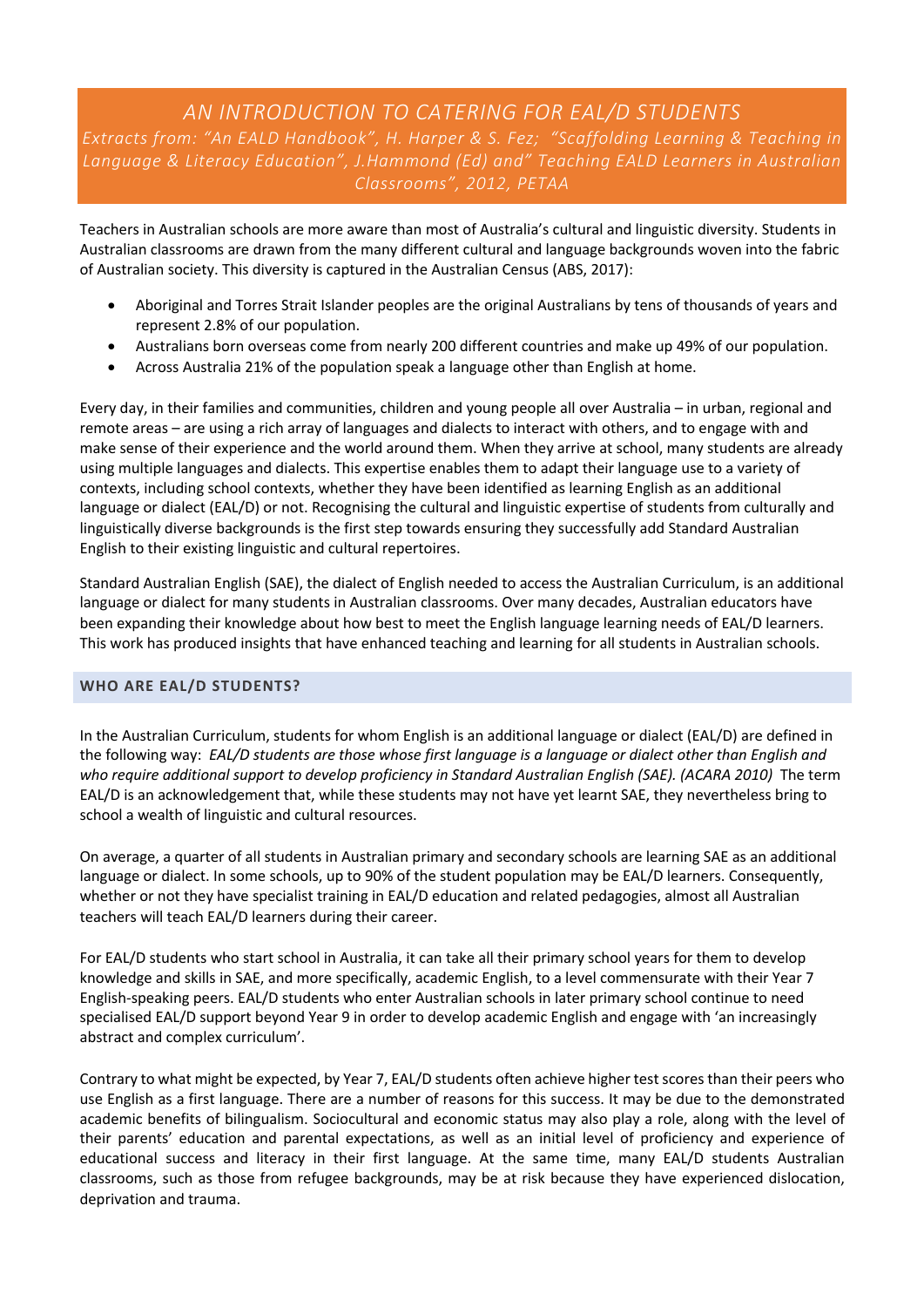*In Australia, the level of English EAL/D students have achieved, no matter their age or year of schooling, is usually aligned with one of the four levels in the Australian Curriculum, Assessment and Reporting Authority EAL/D learning progression (ACARA, 2015):* 

- *1. Beginning English*
- *2. Emerging English*
- *3. Developing English*
- *4. Consolidating English*

Knowing who your students are and how they learn aligns with Standard 1 of the Australian Professional Standards for Teachers (AITSL, 2017). In the elaboration of the standards, showing how they apply to teaching EAL/D students, Standard 1 has been expanded to include (ACTA, 2015):

- recognising EAL/D students' 'social and intellectual development' (page 6), even when students are not able to demonstrate this development through English or in relation to curriculum content
- having empathy and being responsive to the 'diverse linguistic, cultural and socio- historical characteristics of EAL/D learners' (page 8)
- understanding EAL/D learning and how it relates to culture, wellbeing and curriculum access.

Teachers can come to know every student in their class by preparing a profile of all cultural and linguistic backgrounds, in collaboration with the student, their family, their peers, and with bilingual support as needed. Each profile can be presented as a multilingual, multimodal and multimedia text or portfolio, with information about each student's birthplace and heritage; the highpoints and challenges of their journey to this classroom; their achievements to date, both personal and academic; and their aspirations and goals.

Spoken language recordings and short texts written by the teacher or family members, and the students themselves, can showcase the students' everyday use of language/s, their current level of proficiency in the



languages they use, and their English language learning needs. Class profiles can reveal how much the experiences of students newly arrived in Australia might have in common with the experiences of earlier generations for those students whose families have lived in Australia for longer. It can become a celebration of some of the 300 different ancestries with which Australians identify, while also addressing content from across the curriculum.

#### **WHAT DO EAL/D STUDENTS BRING WITH THEM TO SCHOOL?**

Most people in the world speak more than one language or dialect. Nevertheless, too often in Australia, as in many countries where English is the dominant language, a 'monolingual mindset' that sees 'everything in terms of a single language' is evident. This results in a failure to make the most of the wealth of linguistic and cultural resources hiding in plain sight in our community and in our classrooms.

For many EAL/D students and their families, engaging with a new culture and language is part of everyday life. Teaching and learning that is customised to the needs of EAL/D students is critical if these students are to achieve educational success in the initially unfamiliar linguistic and cultural setting of an Australian classroom. Pedagogies designed to support the educational success of EAL/D students are pedagogies that are 'also good for the wider student body as a whole' because 'in one sense, *academic English* is nobody's mother tongue'.

When the cultural and linguistic resources EAL/D students bring to school are valued as an educational resource in the mainstream classroom, all students can '*learn to value their own cultures, languages and beliefs, and those of*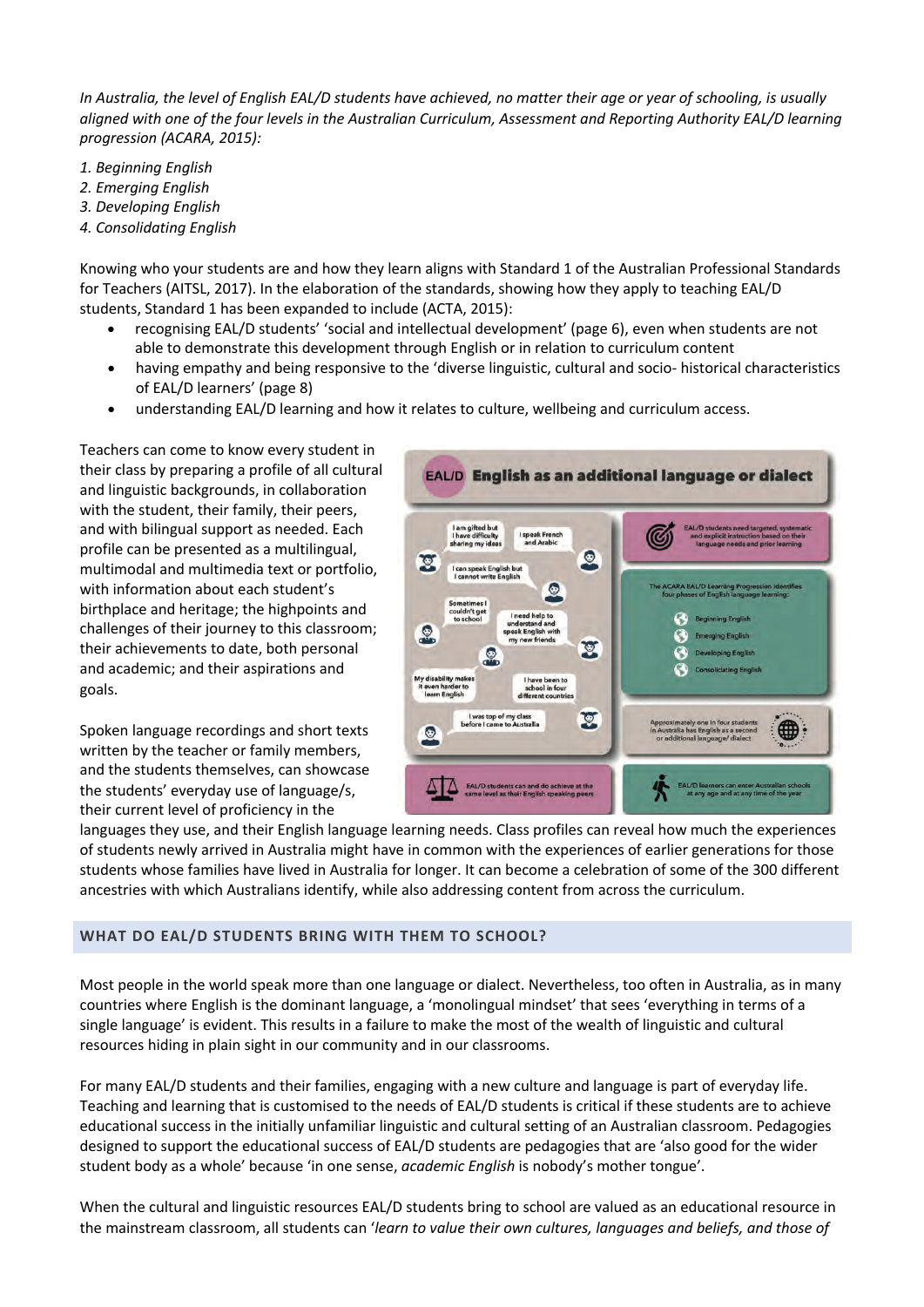*others'* (ACARA, 2010), and build the general capability of *intercultural understanding*, as defined in the Australian Curriculum.

All students experience enhanced educational success when social and academic expectations are clear, and instruction is systematic, explicit, interactive and responsive to language learning needs and to current levels of achievement in any language, across all learning areas and skills – interpersonal and intellectual.

# **HOW DO TEACHERS CREATE & MAINTAIN SUPPORTIVE LEARNING ENVIRONMENTS FOR EAL/D STUDENTS?**

Many EAL/D teachers and classroom teachers across Australia already know more than one language and culture, either through their own heritage or because they have learnt an additional language and experienced another culture firsthand through travel or study. These teachers bring their own understanding of knowing or learning another language, and their experience of immersing themselves in another culture, to enrich the cultural and linguistic resources of the school as a whole.

Preparing learning environments that support EAL/D learners includes maintaining 'respect for languages and knowledges that EAL/D students bring' and the use of 'culturally and linguistically inclusive strategies' that enable EAL/D learners to participate meaningfully in all activities in the classroom and school community (ACARA, 2014). It also requires knowledge about the complex challenges many EAL/D learners must overcome in order to meet the social & academic expectations of school. These challenges may be reflected in some of the following behaviours:

- silence or unresponsiveness because students do not understand, or if they do understand, they lack the confidence to respond in English
- reluctance or inability to participate in activities because:
	- students are still in the initial listening phase that begins the process of learning an additional language
	- students are not familiar with Australian culture or the education system
	- classroom behaviours, groupings or activities cause discomfort and/or clash with cultural expectations or personal experience
	- students are fearful based on personal experience of disrespect, bullying, racism or trauma
- refusal, defiance, opposition or aggression because:
	- students cannot engage with classroom tasks nor meet the teacher's or parents' expectations
	- students learnt these behaviours as their only means of surviving or withstanding conflict or trauma
	- classroom behaviour management techniques clash with cultural expectations.

Helping students to learn more productive behaviours can require the same amount of preparation, scaffolding, time to respond and practice as learning a new language. While expectations should remain high, students will not always meet those expectations immediately. Drawing on the knowledge of parents, as well as bilingual and intercultural expertise in the school, can also help, as can culturally responsive restorative practices.

Learning new content in an additional language doubles (at least) the cognitive load. For this reason, in order to participate effectively in age-appropriate, intellectually challenging and engaging classroom activities, EAL/D students sometimes need:

- more time to respond, or wait time.
- preparation and practice. This involves orienting students to both the academic purposes of the curriculum content, as well as the learning behaviours expected at school. Examples of this include working in home languages or dual language resources, working with visual and concrete modes, and building meanings in non-idiomatic and non-technical English before introducing more curriculum-specific language.

In a supportive learning environment for EAL/D learners all students will have opportunities, and the teaching and learning required, to participate, perhaps initially at the periphery, to interact meaningfully with others and to contribute to both the community of learners in their classroom and the wider school community. In a supportive and inclusive language learning environment, EAL/D students become enthusiastic about expressing the cultural and linguistic identities of their home, community and heritage in interactions both inside and outside of school.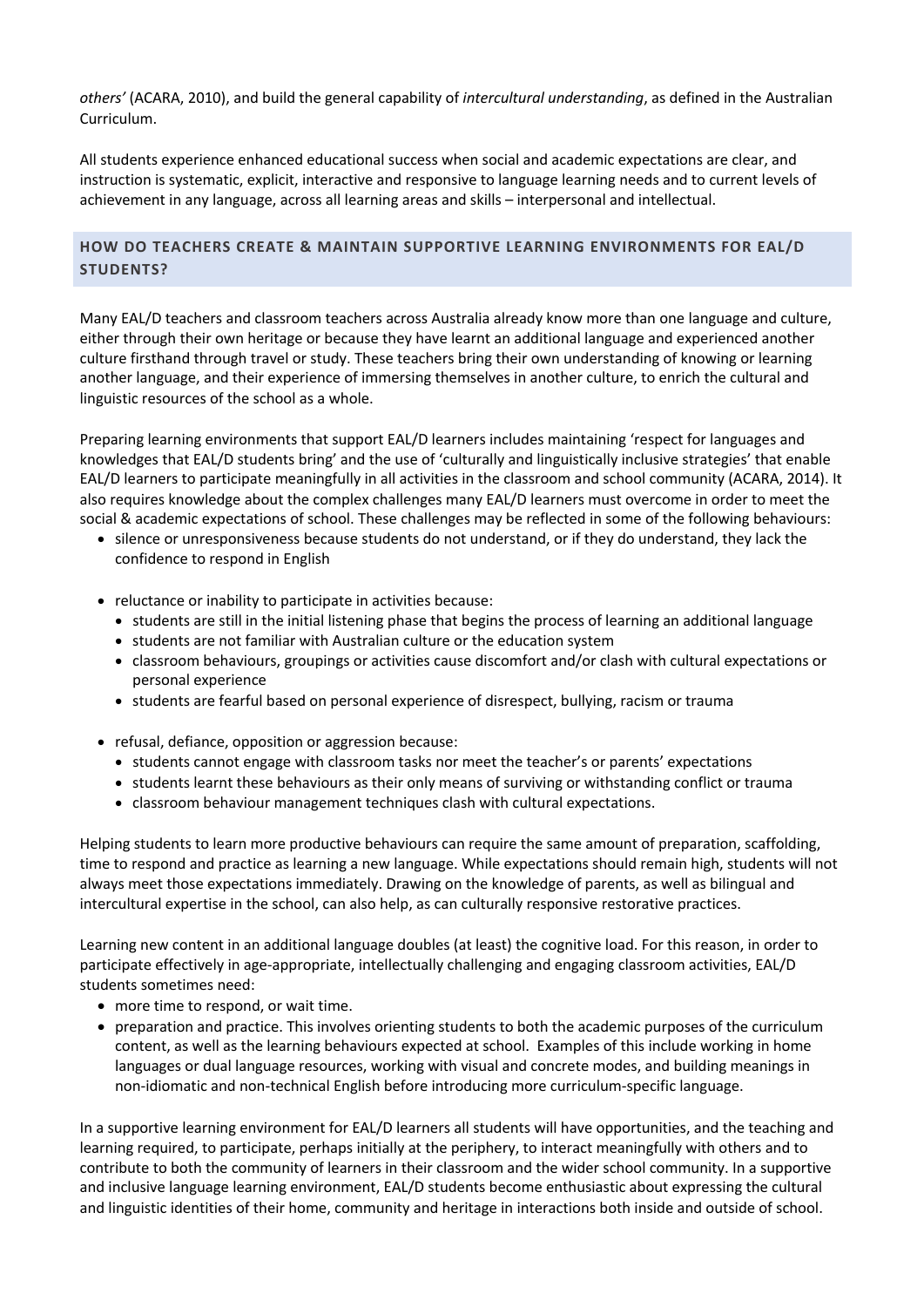#### **APPROACHES TO EALD TEACHING**

#### *FUNCTIONAL APPROACH*

This approach has been used since the 1970s. The emphasis is towards students learning to use language to communicate. Communicative language teaching methods are used where students learn language by engaging in authentic, meaningful communicative tasks. These methods, however, can leave some students stranded in an *interlanguage* good enough to complete classroom tasks, but not adequate to achieve curriculum goals.

In Australia, the functional approach to language teaching is based on the work of Professor Michael Halliday. This approach foregrounds the ways language is used for meaning-making in social contexts, and the way language use varies from one social context to the next. Teaching methods based on this approach use language, and other meaning-making resources, to make knowledge visible to students and to help students make that knowledge their own, through interaction with teachers and shared experiences with classmates.

A functional approach underpins the Australian Curriculum: English (ACARA, 2010) and the EAL/D Learning Progression (ACARA, 2015). This approach has led to the development of genre, or text-based, teaching methods

#### *TEXT-BASED TEACHING METHODS*

Text-based teaching methods are mixed methods that integrate 'all the possible elements of a program – traditional and progressive, structural and communicative – in a principled and cohesive way'. Learning is the outcome of meaningful, collaborative and cumulative interactions between teacher and students, and among students themselves as they gain more knowledge. The teacher initially controls what is to be learnt and how it is to be learnt, and learning expectations are made explicit to the students. Target knowledge and skills are mediated using language and other meaning- making resources, such as concrete and visual representations. As teaching and learning unfolds, the teacher strategically hands over control of the meaning-making to the students.

Increasingly, teachers are expected to base their programs on teaching methods that evidence shows promote learning. What counts as evidence of effective teaching and learning remains contested (Feez & Cox, 2017). Nevertheless, Hattie (2009) has provided evidence that suggests 'natural' language teaching methods based on immersion are less effective than explicit and systematic methods, such as text-based teaching methods that feature the following:

- clear learning intentions about what students will learn to do and understand, reflecting student learning needs
- high expectations and explicit criteria for success
- student engagement, commitment, and focused attention
- a guide to how the teacher should present the lesson and model expectations for students
- guided practice and strategically scaffolded support so students can engage in challenging activities
- key points reviewed and consolidated, 'tying them together into a coherent whole'
- opportunities for 'independent practice once students have mastered the content or skill'.

#### *INTERCULTURAL APPROACHES*

As the 21st century unfolds, English language teaching is being re-evaluated through a critical lens. This, according to Kumaravadivelu (2012), is a post-method era, in which many unpredictable, sometimes competing, variables impact the teaching of an additional language. These variables include the knowledge, beliefs, cultures, practices and identities that both teachers and learners bring to the classroom. In particular, teachers of English language need to be aware of how widespread use of English has too often impacted negatively on other languages and cultures in the past (as the language of colonisers) and in the present (as an international *lingua franca* in a globalised world). With this awareness, teachers are more easily able to re-orient EAL/D teaching towards intercultural approaches, that is, teaching English through a multilingual and intercultural lens.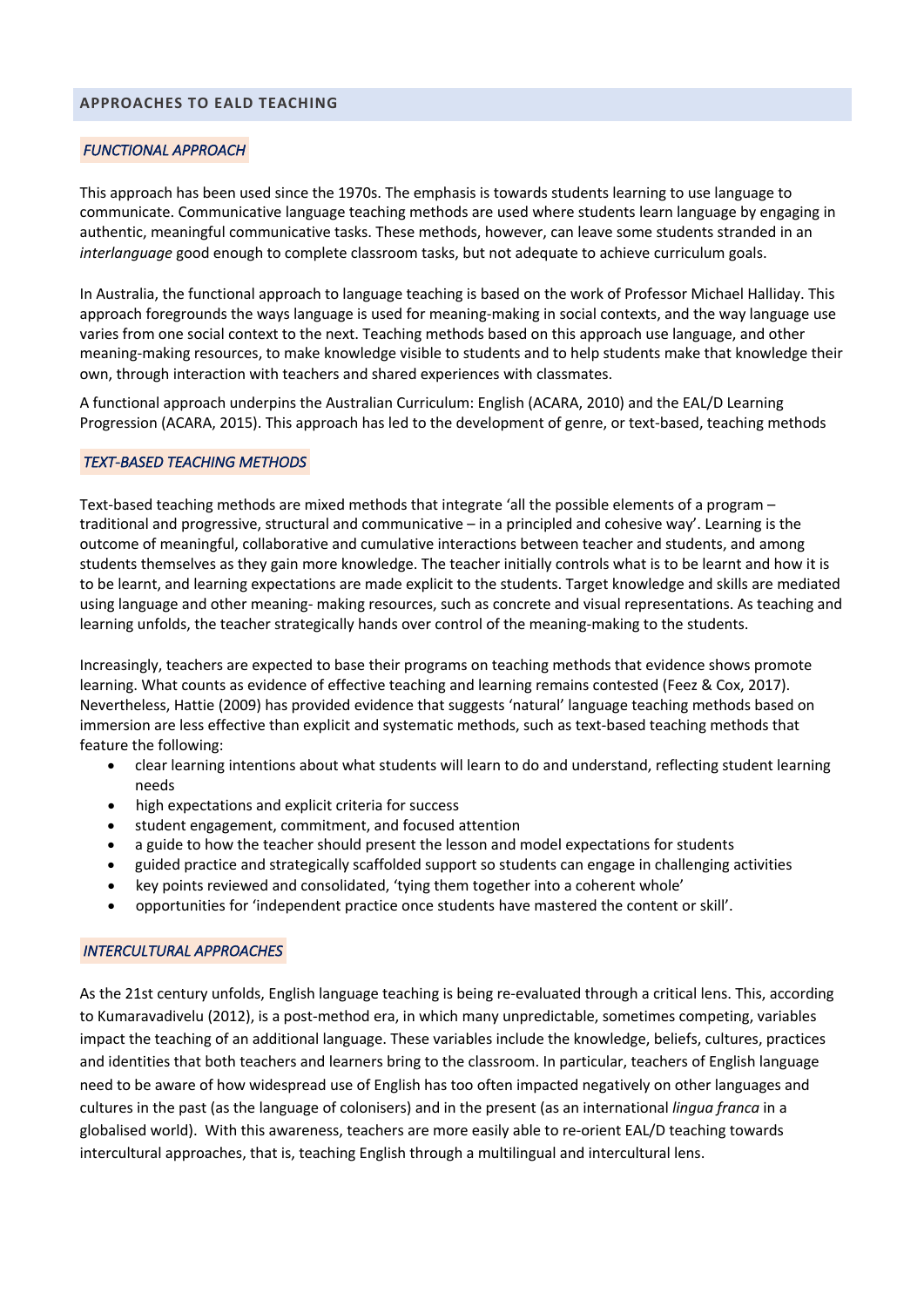An intercultural approach applies culturally and linguistically responsive and inclusive language teaching methods. These methods are designed and implemented from the perspective that all students have 'a story about language waiting to be told' and that 'student and community knowledge and skill' is 'a starting point for learning'.

Using all languages in the classroom to build shared knowledge, both everyday and academic, helps EAL/D learners expand and re-situate the meanings they can already make, and the concepts they already have, to engage with the curriculum. In other words, when students' existing cultural and linguistic knowledge and resources are valued and applied in the classroom, they shift from being academic outsiders to intellectually-capable insiders.

A challenge facing teachers who wish to apply an intercultural approach to their programming is the extent to which educational achievement in Australia is measured against standards and through high-stakes testing that are largely oriented to monolingual literacy. There is concern that the requirement to teach to standards and to prepare students for high-stakes testing can override the complex and extensive 'teacher knowledge required for effective program design and implementation, and ... could actually work against educational achievement'. This a matter of particular concern when standards and testing fail to 'reflect the educational needs and achievement' of EAL/D students.

#### *TOOLS FOR THINKING IN PRINCIPLED WAYS ABOUT EAL/D LEARNING AND TEACHING IN THE 21ST CENTURY*

To help us think about EAL/D learning and teaching, it is useful to draw on theories about the sociology of education, theories about learning and development, and theories about how we use language to make meaning. Notably, we can look to the work of three 20th century thinkers: Basil Bernstein on the sociology of education, Lev Vygotsky on the sociocultural theory of learning, and Michael Halliday. Language is placed at the centre of each of these theories as essential for negotiating culture, and for learning.

All three theories help us to think about how we teach EAL/D students, and particularly about how we orient students to new cultural meanings. When we work with learners from other cultures, we do more than just teach them English; we are also helping them to take on new cultural meanings and practices. We may first need to orient students so they know how to 'do' school in our culture, including how to attend in the classroom, and what counts as valued activity: for example, collaborating with peers, and writing a text using your own words rather than copying from the board. At the same time, we also need to apprentice students into the behaviours, motivations and values that underpin the various disciplines of the school curriculum: for example, science, history, geography, or the study of literature. Each curriculum discipline represents a community of practice that exists in the wider world, and within these communities (of scientists, historians, mathematicians and so on) there are valued ways of speaking, writing and making meaning.

Many EAL/D learners will not be familiar with the ways of using language that are valued at school, especially if they come from families where world views, educational motivations and topics of conversation differ from those valued at school by the teacher and other students in the class. Teachers therefore need strategies for orienting EAL/D learners to ways of viewing the world that align with the purposes of schooling in Australia. The aim is not to devalue or replace home knowledge or language, but rather to expand learners' linguistic and cultural repertoires, so that they have the power to choose the language they want to use in a given context.

Sociocultural theories of learning, inspired by Vygotsky, also help us to think about the teacher–student relationship when teaching language. A Vygotskian perspective on pedagogy recognises the roles of teacher and learner as intertwined. The Russian word *obuchenie* is useful for characterising pedagogy because it represents teaching and learning as complementary elements of the same process, or two sides of the same coin. Just as parents support their children to learn through everyday interactions, so teachers have an essential role in designing, sequencing and pacing interactive learning activities.

When providing students with the specialised type of pedagogic support known as scaffolding, the teacher has a high level of control at the start of a given teaching sequence. As students appropriate new knowledge and language, the teacher gradually hands over responsibility for language use and learning interactions.

A dynamic, evolving teacher–student relationship – from student dependence to student independence – is a feature of the *text-based approaches* to teaching language and literacy, described above. Text-based approaches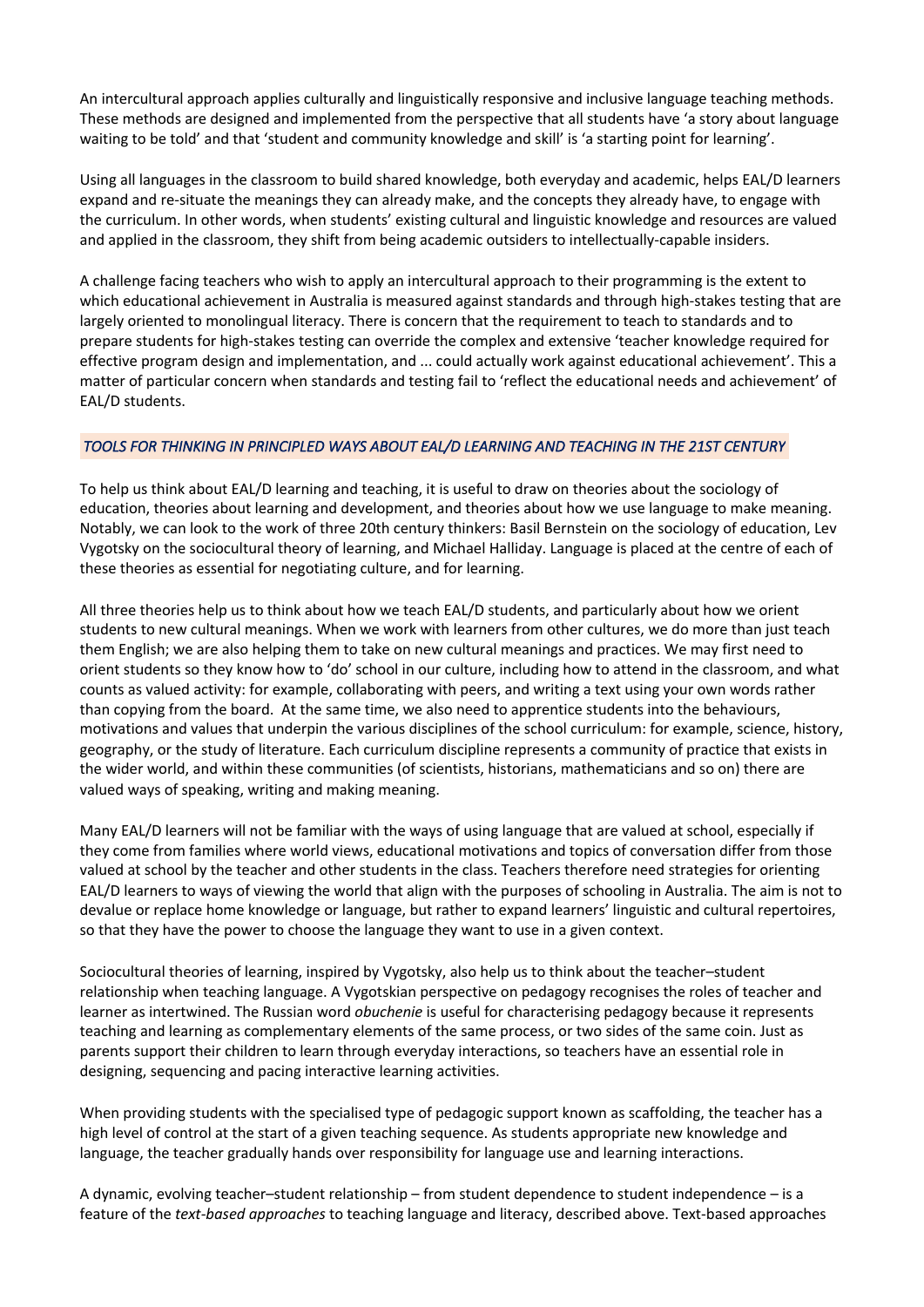give teachers a powerful organisational structure, or 'designed-in' scaffold, for explicitly teaching language in context. Typically, during the early stages of a teaching sequence, more spoken language is used. This allows students to ground their learning experiences in familiar language, either everyday English or their home language or dialect, at the same time as they are given opportunities to listen to and practise unfamiliar technical or subjectspecific language. Teachers can then introduce written language in ways that support both understanding of the topic and students learning to use language to talk and write about the topic.

As well as the big picture scaffold provided by the text-based teaching sequence, research also gives us insights into the moment-to-moment, or contingent, decisions that teachers need to make as they progress through a topic. To accommodate handover, teachers make nuanced and dynamic language choices, changing their talk over time. Ideally, a teacher will provide just the right level of support to keep children learning: not so little support that students flounder, nor so much support that students remain disengaged because the work is too easy.

Much of this contingent scaffolding at the 'micro' level can be seen in the way teachers ask questions. Teachers can 'cue' or share their own thinking about the questions they are about to ask, and in doing so set students up to be successful in answering conceptually challenging questions. When the students answer those questions, the teacher can then reframe, or elaborate the students' answers, taking their thinking to the next level. As teachers revisit complex language and ideas in later lessons, they are able to ask more open-ended questions, with fewer cues, creating more opportunities for students to offer extended answers. Through such purposeful dialogue, teachers create possibilities for students to make sense of new language, as well as opportunities for talk that allows students to practise and ultimately to appropriate the language for their own purposes.

Vygotsky's theory of learning also leads us to understand the importance of imitation in language learning. Teachers today often equate imitation, or copying, with old fashioned teaching methods involving mindless rote learning, 'parroting' or regurgitating memorised facts in ways that students experience as meaningless. But imitation of someone else's language is the first, essential step in learning new language: there is a difference between rote recitation and active, intentional, meaningful imitation.

In Vygotsky's model of child development, purposeful, goal-oriented imitation in a shared social space is the first sign of learning, the first step in the active collaboration that leads to children learning a new language and making it their own. This process can be called *appropriation* (Gray, 2007). Teachers have an important role to play in setting up opportunities for students to imitate – 'trying on new words for size' – by making sure that the language they are teaching is meaningful to students and not mere mindless repetition.

Student understanding is built during classroom talk – not the type of talk dominated by the teacher, nor student talk that lacks focus and direction. It is built by exchanging knowledge and ideas in classroom talk that engages students, shapes and extends their thinking, and advances 'their learning and understanding'. Teachers can think about, and plan, this type of classroom talk in principled ways, by using the dialogic teaching model. This model addresses both how the talk in the classroom is conducted and how the talk is used to represent educational content. When dialogic teaching principles are applied, interaction in the classroom is conducted in ways that are:

| <b>Collective</b> | The teacher and students work on tasks together                                                       |
|-------------------|-------------------------------------------------------------------------------------------------------|
| Reciprocal        | The students and teachers listen to each other, and consider different points of<br>v <sub>1</sub> ew |
| <b>Supportive</b> | Students share their ideas and help each other, without worrying about being right<br>or wrong        |

At the same time, educational content is represented in ways that are:

| Cumulative | The teacher and students build on ideas contributed by others and "chain them into<br>coherent lines of thinking and enquiry |
|------------|------------------------------------------------------------------------------------------------------------------------------|
| Purposeful | The teacher plans the talk and guides the dialogue towards a specific educational<br>goal                                    |

This type of classroom talk can be organised in a range of ways already familiar to teachers, including whole class, groups, pairs, and one-to-one talk between the teacher and individual students. For EAL/D students to gain the confidence and skills needed to participate productively in classroom talk, and to overcome any reticence linked to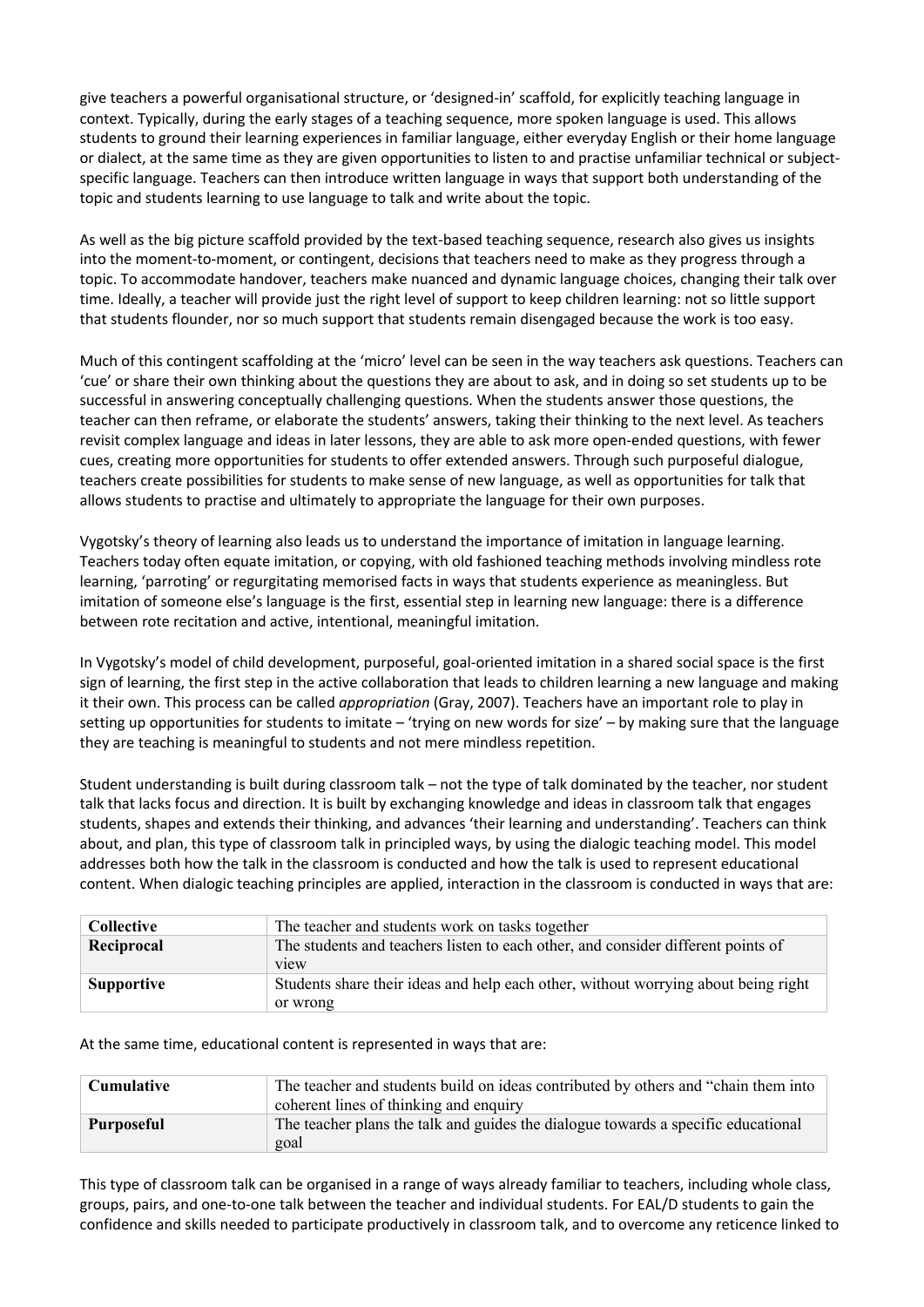cultural expectations, they may first need to be offered observer roles and opportunities to imitate their more interactive classmates, while being explicitly taught the language needed to participate meaningfully and purposefully.

In dialogic teaching, teachers can implement the full repertoire of *teaching talk*, not only talk for instructing and explaining, but also talk for sharing ideas and solving problems, as well as dialogue to build shared understandings. At the same time, EAL/D students will need step-by-step support to build and master *everyday talk* for interacting, recounting, questioning, exploring ideas and expressing feelings and opinions, as well as *learning talk* to use in the classroom. Learning talk includes narrating, explaining, instructing, asking different questions, acting and building on answers, solving problems, speculating and imagining, exploring and evaluating ideas, discussing, reasoning and justifying, and negotiating. The learning talk repertoire can be expanded to include *exploratory talk* used to reason, engage critically with other people's ideas and to reach conclusions and agreement.

In practice, planned, interactive and cumulative classroom talk based on the dialogic teaching model tends to be spread across extended teaching sequences. As EAL/D students learn the language needed to participate in this type of interactive classroom talk, they are also using the talk to gain educational knowledge. The talk itself underpins the scaffolding that enables them to shift between making meanings about their everyday shared experience and the more specialised meanings used to achieve educational goals. For EAL/D students learning English, teachers also need to integrate the teaching and learning of knowledge *about* the language into these teaching sequences.

## *MORE ABOUT SCAFFOLDING*

## *Extract from"Scaffolding Learning & Teaching in Language & Literacy Education", J.Hammond (Ed) PETAA*

Vygotsky defined scaffolding instruction as the "*role of teachers and others in supporting the learners' development and providing support structures to get to that next stage or level*".

It is important to emphasise that scaffolding is not at work in *any* form of teacher support. Rather it is specific help that enables the learner to achieve a task which would not be possible without support. There is a finite goal, and scaffolding is a way of supporting a learner to achieve that goal. That goal should be to develop deep knowledge knowledge that is internalised and connected to other knowledge to build understanding of new concepts or ideas.

There are two distinct types of scaffolding: "designed-in" scaffolding and "point of need" scaffolding

#### *"Designed-In" Scaffolding*

The first kind of scaffolding is designed-in to a unit of work, learning trajectory or lesson. In this kind of scaffolding, the teacher considers the outcomes (knowledge, skills, understandings) to be assessed in the planning stage and the students' previous experience. This consideration occurs in the light of the cognitive demands and language demands of specific educational goals. The teacher then sets out a sequence of learning experiences designed to support the students as they develop new understanding and skills.

Experiences that support students to develop new understandings can be located at any point in a teachinglearning sequence. At the beginning of the learning trajectory, for example, specific scaffolding can be "designedin" when the teacher is building field knowledge. These activities might include:

- Building word banks (critical for EAL/D learners
- Sharing stimulus experiences, for example photos or artefacts. For example, the teacher might make connections by reminding students of a shared experience – "Remember when we went to the museum …." Or provide students with relevant experience, for instance simulating a seaside environment by creating a sandy beach in a corner of the classroom with shells, starfish and other marine artefacts to introduce learning about the marine environment.
- Completing written worksheets on "What I know" and "What I'd like to know"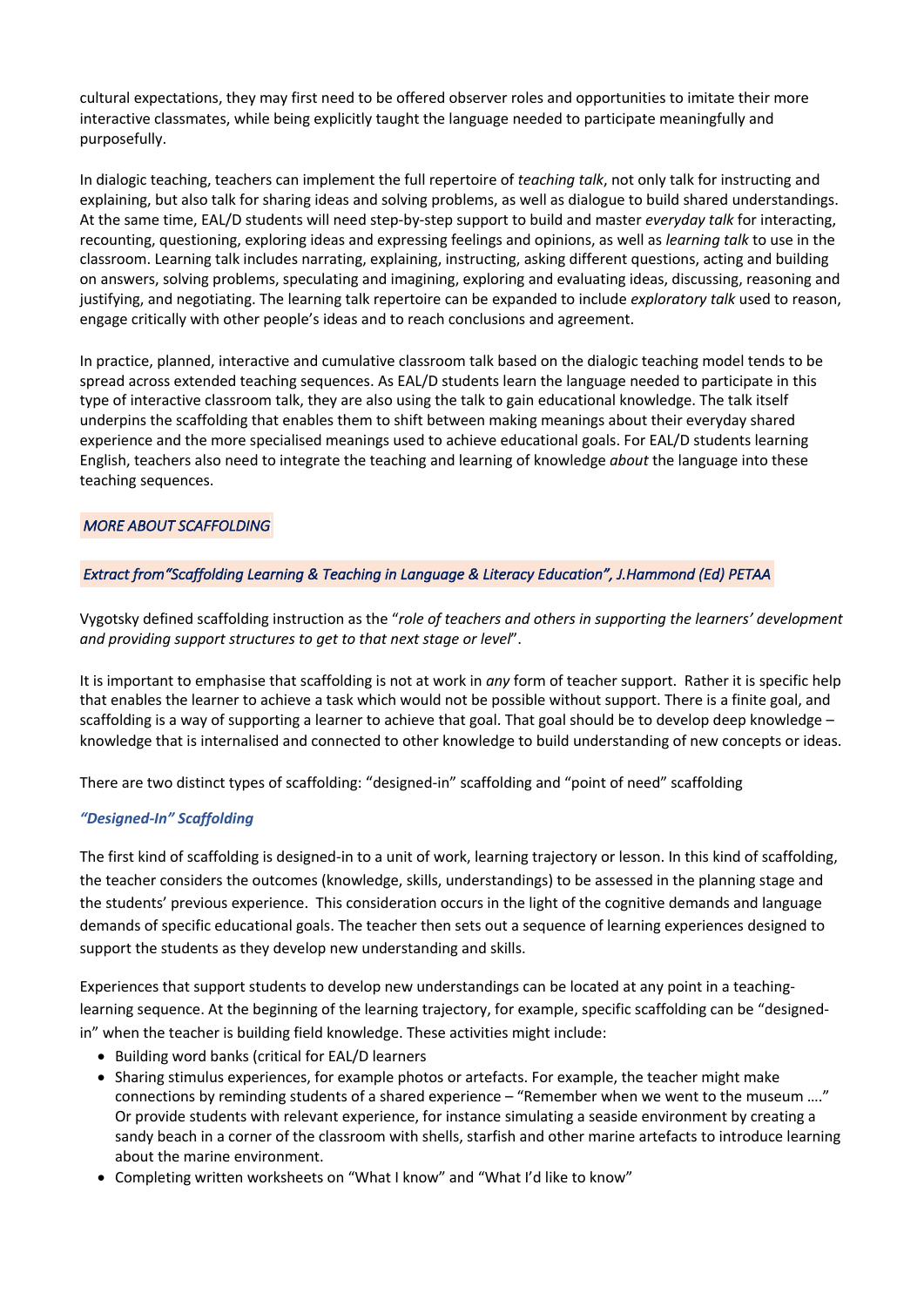Later, in modelling and joint-construction phases, the teacher might "design in" opportunities for students to engage with others eg through "Think-Pair-Share" or though specific activities such as communicative games that can be used to support students' understanding. Throughout the learning the teacher should ensure that there are planned opportunities for students to make explicit connections, both backwards to previous experiences, and forward towards the ultimate learning goals.

#### *"Point of Need" Scaffolding*

The second type of scaffolding arises in the immediate context. Here the scaffolding takes place "at the point of need". This contingent scaffolding relies on the teacher being able to identify a "teachable moment" and maximise the learning potential at that moment. It involves talk, mostly in the form of questions and answers.

However carefully lessons may be planned and sequenced, it is very likely that in the course of any particular lesson, the opportunity will arise to take the students along a path in their thinking which helps them to establish key concepts or ideas. This scaffolding is usually achieved by asking certain types of questions, listening carefully to students' responses and then using a variety of strategies to clarify and extend their thinking.

Teachers can provide this kind of scaffolding in the following ways:

- Set particular themes and elicit responses that draw students along a particular line of reasoning
- Cue responses through the form of a question (eg "a term that starts with 'a'")
- Elaborate and go on to refine the requirements of an activity
- Use "we" to show the learning experience is being shared.

Point of need scaffolding is commonly used to support students in developing technical vocabulary. The strategies that build this scaffolding are:

- Repetition of student remarks
- Recasting acknowledging the student's remark and then modifying it so that it is more technically appropriate
- Appropriation transforming the information offered by the students. This works at a deeper level than recasting. In this strategy, the teacher takes up the idea behind the student's remarks, offering it back in a more technically appropriate way.

# **THE IMPORTANCE OF VOCABULARY FOR COMPREHENSION FOR EAL/D STUDENTS**

#### *Extract from: Teaching EALD Learners in Australian Classrooms, 2012, PETAA*

It is quite possible to read aloud fluently in a new language with minimal comprehension: the problem for many EAL/D learners is not that they cannot decode or read the words on the page, but that they cannot comprehend.

Vocabulary knowledge and comprehension are crucial in developing the ability to read meaningfully and to learn through meaning, and research shows that there is a strong reciprocal relationship between the two. That is, vocabulary development is both an outcome of comprehension and a precursor to it, with word meanings making up as much as 70-89% of what learners understand from text. In fact, the proportion of new words in a text is the single most reliable predictor of its difficulty for learners. Therefore, the relationship between vocabulary and comprehension is two-way and dynamic, with one proviso – lower primary learners rely on oral language and words they are familiar with through speaking to scaffold their reading development, but as they progress, more vocabulary is learnt from written text.

Students arrive at school with vastly different vocabulary due to their home backgrounds. EAL/D learners may arrive with minimal English vocabulary, so the explicit teaching of vocabulary becomes critical, as it is the best predictor of both reading and listening comprehension across all years of schooling. If new words are not consistently taught and learned in all subject areas, then the problems EAL/D learners face are compounded, and their ongoing underachievement becomes more likely.